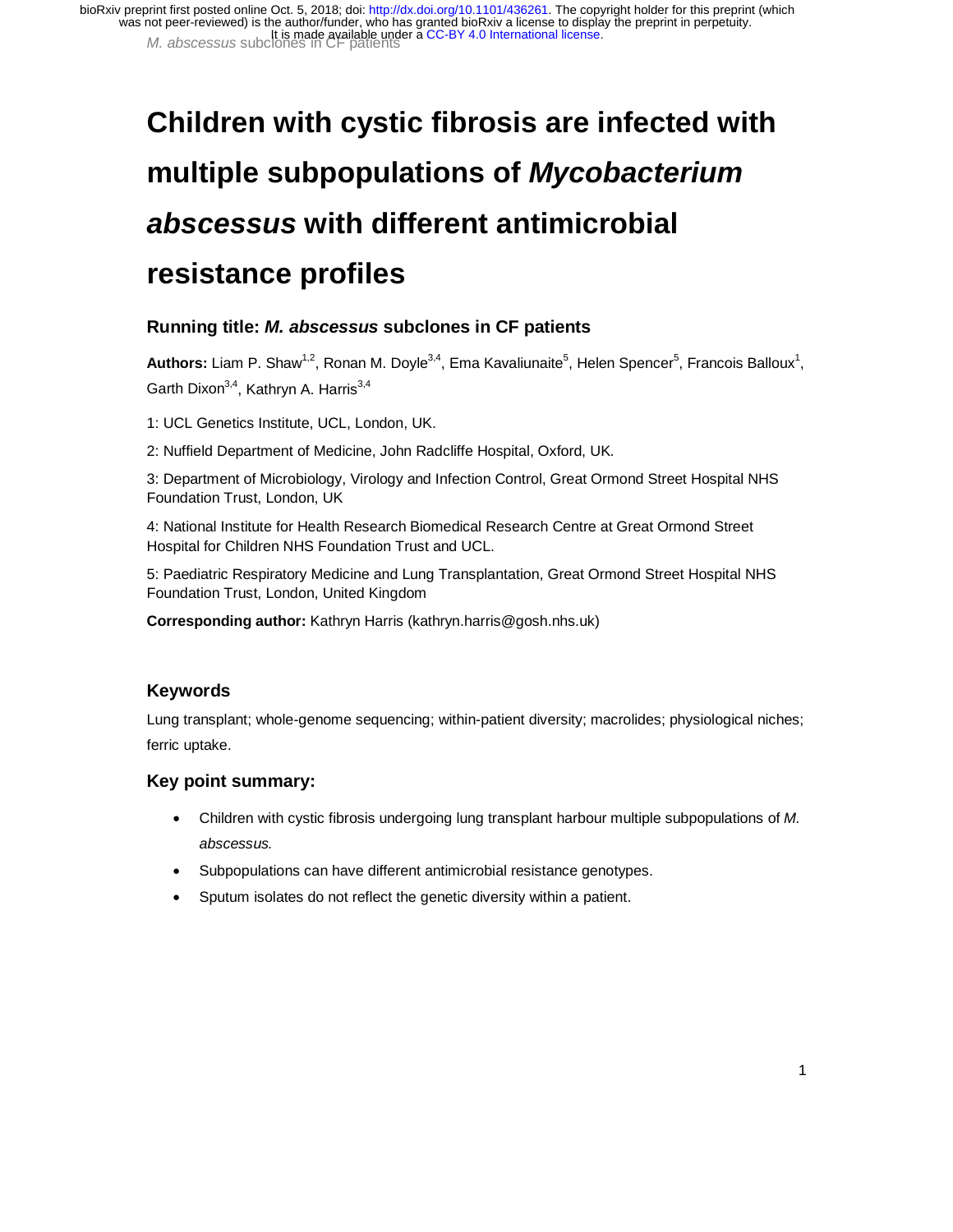# **Abstract**

**Background:** Children with cystic fibrosis (CF) can develop life-threatening infections of *Mycobacterium abscessus*. These present a significant clinical challenge, particularly when the strains involved are resistant to antibiotics. Recent evidence of within-patient subclones of *M. abscessus* in adults with CF suggests the possibility that within-patient diversity may be relevant for the treatment of pediatric CF patients.

**Methods:** We performed whole genome sequencing (WGS) on 32 isolates of *M. abscessus* from multiple body sites for two patients with CF undergoing treatment at Great Ormond Street Hospital, UK, in 2015.

**Results:** We found evidence of extensive diversity within patients over time. Clustering analysis of single nucleotide variants (SNVs) revealed that each patient harboured multiple subpopulations, which were differentially abundant between sputum, lung samples, chest wounds, and pleural fluid. Sputum isolates did not reflect overall within-patient diversity, including failing to detect subclones with mutations previously associated with macrolide resistance (*rrl* 2058/2059). Some variants were present at intermediate frequencies before lung transplant. The time of transplant coincided with extensive variation, suggesting that this event is particularly disruptive for the microbial community, but transplant did not clear the *M. abscessus* infection and both patients died as a result of this infection.

**Conclusions:** Isolates of *M. abscessus* from sputum do not always reflect the entire diversity present within the patient, which can include subclones with differing AMR profiles. Awareness of this phenotypic variability, with sampling of multiple body sites in conjunction with WGS, may be necessary to ensure the best treatment for this vulnerable patient group.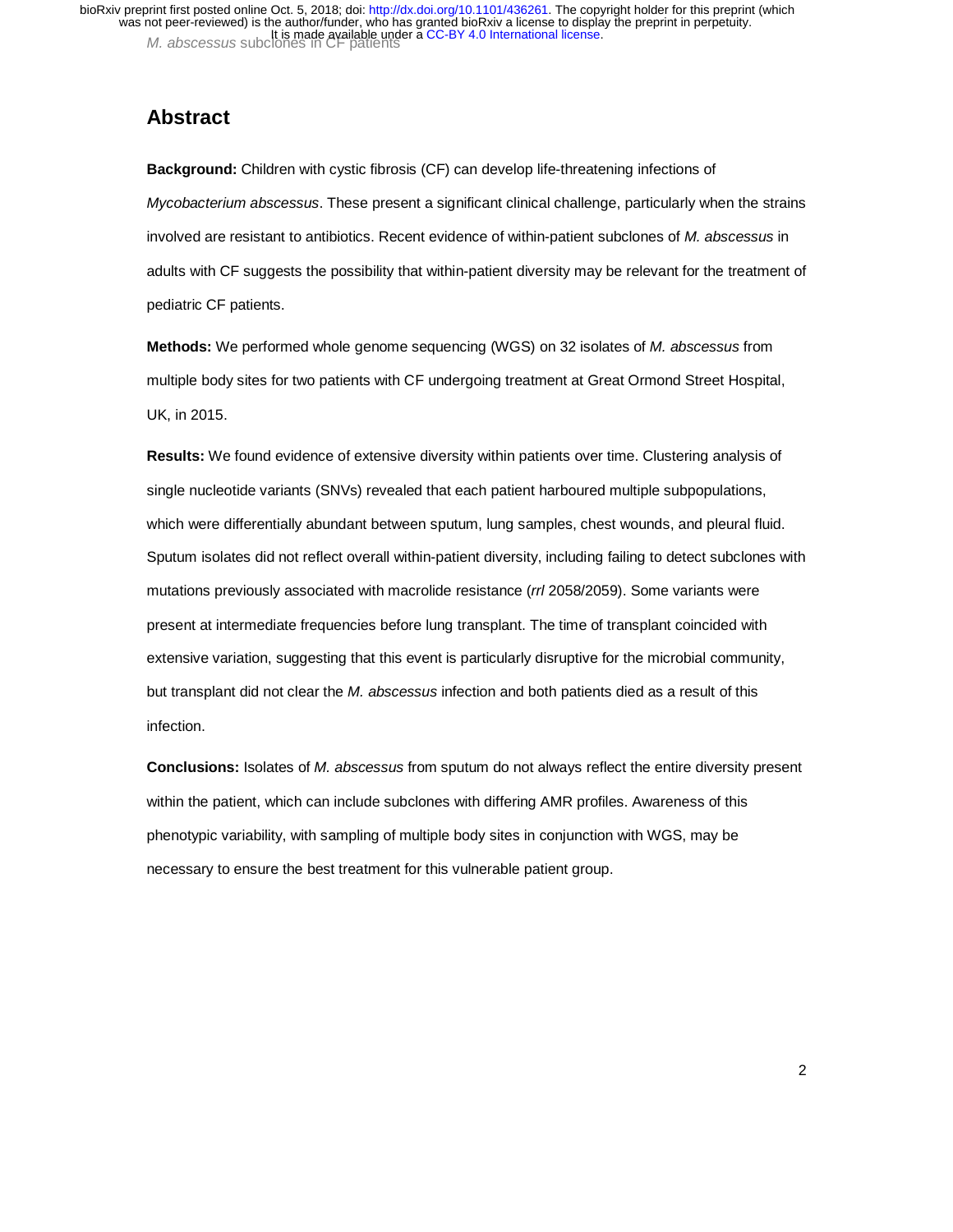## **Introduction**

*Mycobacterium abscessus* is a nontuberculous mycobacteria (NTM) which has recently emerged as a major pathogen in cystic fibrosis (CF) patients<sup>1</sup>. Infection with *M. abscessus* is associated with poor clinical outcomes, particularly in conjunction with lung transplantation<sup>2</sup>. Treatment is challenging due to the intrinsic resistance of *M. abscessus* to many classes of antibiotics<sup>3</sup>, along with certain genotypes drastically altering the efficacy of antibiotic courses<sup>4</sup>. The antimicrobial resistance (AMR) profile of isolates is highly relevant for treatment, but current diagnostic work mainly uses isolates from sputum, which may not reflect the full range of genetic diversity within the patient and therefore fail to recover the true AMR profile.

Minority variants from WGS have been used to infer the presence of multiple subpopulations (subclones) in longitudinal sputum isolates of *M. abscessus*<sup>5</sup>. However, it remains an open question whether patients harbour further genetic diversity within the lung that is not sampled by sputum. The lung is known to be capable of harbouring considerable pathogen diversity in chronic infections. For example, *M. tuberculosis* has been shown to exist as multiple subpopulations with different AMR profiles<sup>6</sup>. Furthermore, the relevance of this genetic diversity for treatment is not yet known.

For this reason, we investigated longitudinal isolates from two patients infected with *M. abscessus subsp. abscessus* undergoing lung transplant at Great Ormond Street Hospital (Figure 1), and identified variable genomic positions within samples (single nucleotide variants, SNVs). By including isolates from sputum samples but also biologically important compartments such as pleural fluid, lung tissue, and swabs from chest wounds, we aimed to establish the extent and significance of withinpatient variation in *M. abscessus* for this vulnerable group.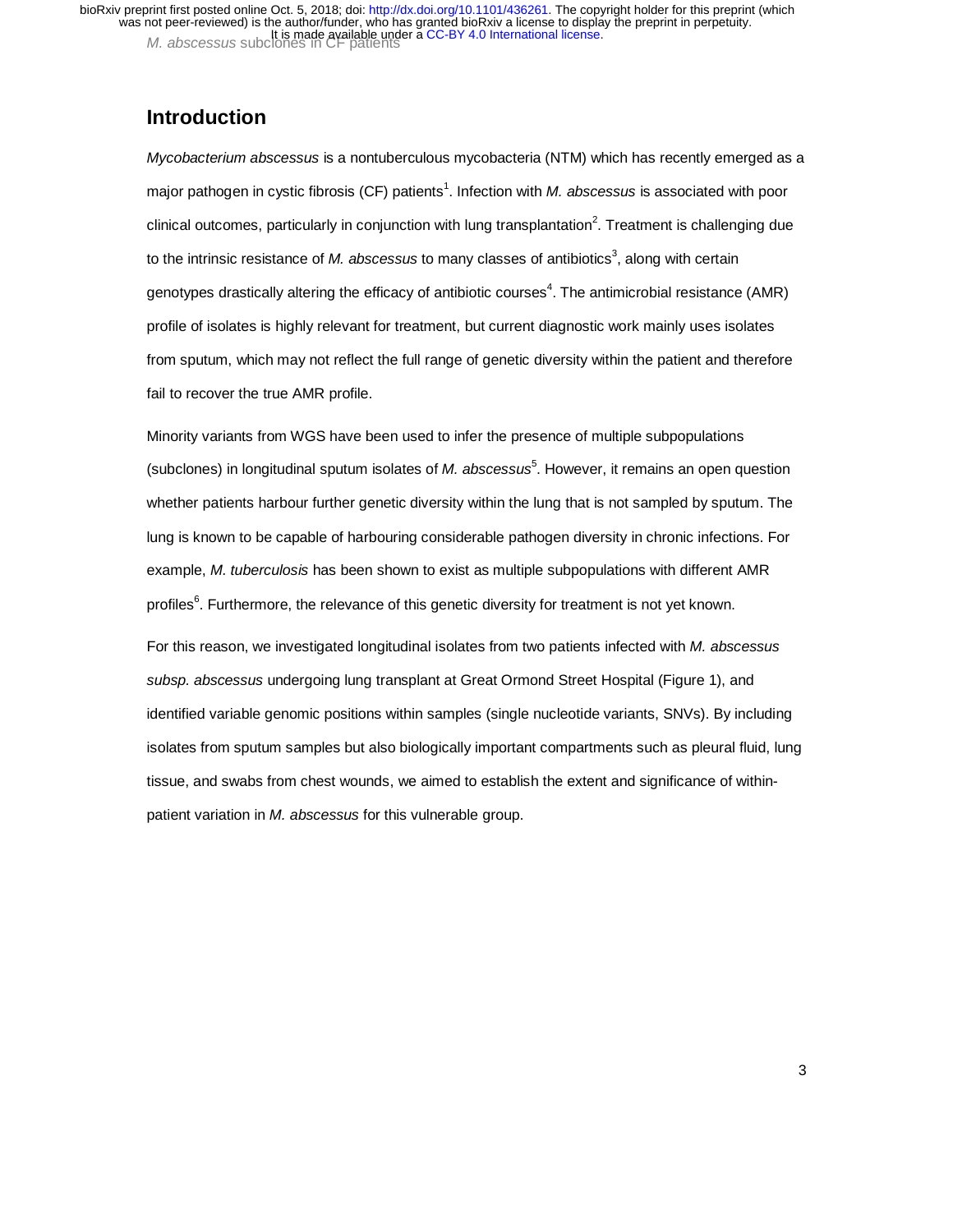

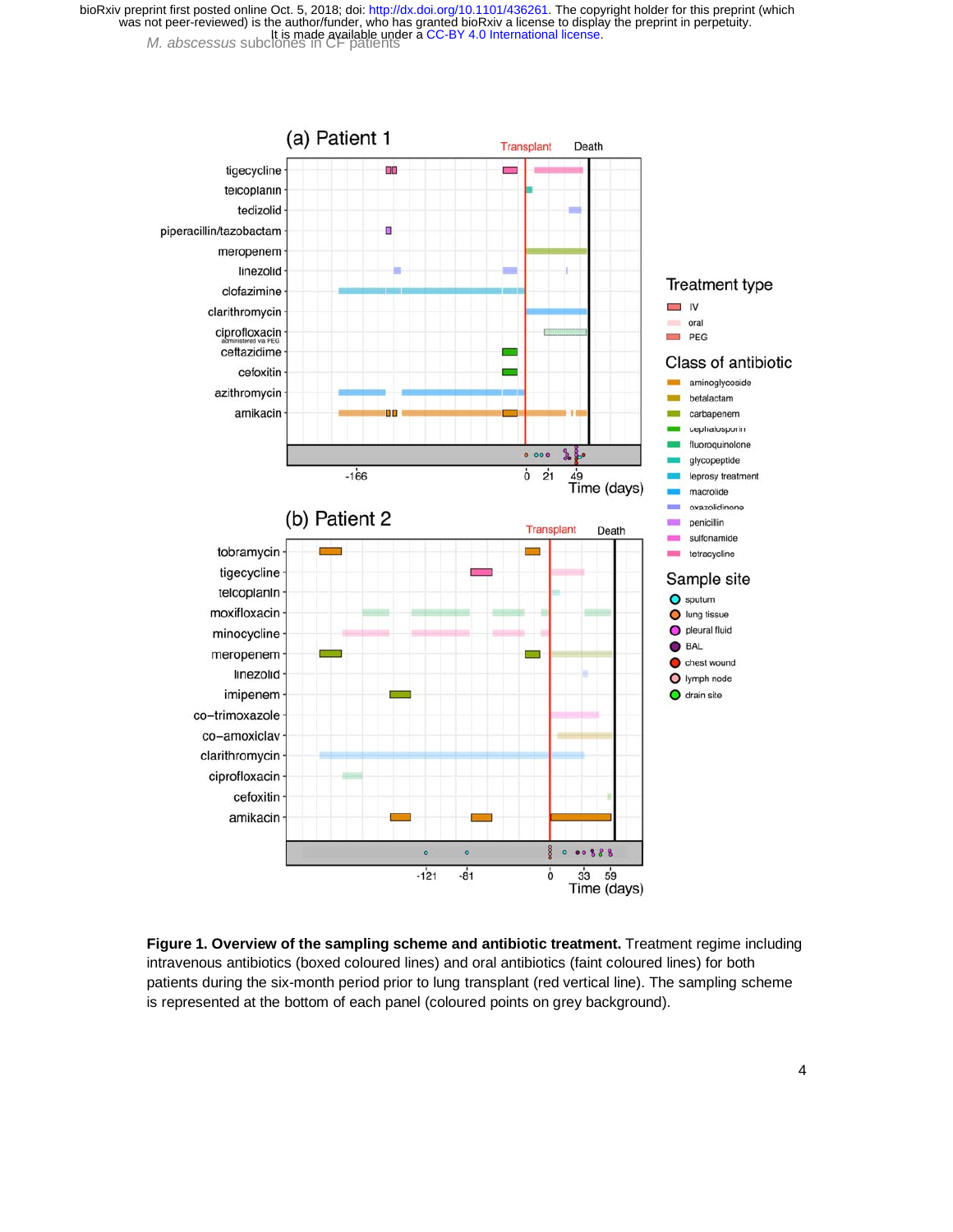## **Methods**

#### **Patient cohort and sample collection**

Great Ormond Street Hospital (GOSH) is a large regional centre for paediatric CF patients and the largest paediatric lung transplant centre in the UK. The two patients in this study (Patient 1 and Patient 2) were from other CF centres and were seen at GOSH for a transplant assessment, during the lung transplant procedure and post-transplant (Table 1). Both patients in this study underwent regular respiratory microbiological diagnostic investigations, including specific stain and culture for mycobacteria on sputum pre- and post-transplant and explanted lung tissue, bronchoalveolar lavage, pleural fluid and clamshell incision wound swabs post-transplant. All further microbiological investigations were carried out on 'sweeps' from pure culture plates. All *M. abscessus* isolates cultured in our laboratory are identified to sub-species level by PCR and sequencing of *hsp65* and *rpoB* genes and inducible macrolide resistance predicted by PCR and sequencing of the *erm(41)* gene as previously described<sup>7</sup>. VNTR profiles were obtained for selected isolates as previously described<sup>8</sup>. Phenotypic sensitivity data was obtained from the mycobacterial reference laboratory (Table 3).

Demographic and clinical data were extracted from the Patient Administration System (PIMS) and microbiological data from the Laboratory Information Management system (OMNI-client ISS) using SQL (structured query language) databases and Excel spreadsheets. Additional sources of information included CF and transplantation databases. Details of antimicrobial therapy administered prior to transplantation was provided by the referring CF centres. All investigations were performed in accordance with the Hospitals Research governance policies and procedures.

#### **Whole genome sequencing**

16 isolates from Patient 1 and 16 isolates from Patient 2 underwent DNA extraction as previously described<sup>8</sup> with the addition of a bead beating step. Total DNA concentration was determined using the Qubit high-sensitivity (HS) assay kit (Thermofisher) and a sequencing library was prepared from 50 ng of DNA using the Nextera Library Preparation kit (Illumina). Post-PCR clean-up was carried out using Ampure XP beads (Beckman). Library size was validated using the Agilent 2200 TapeStation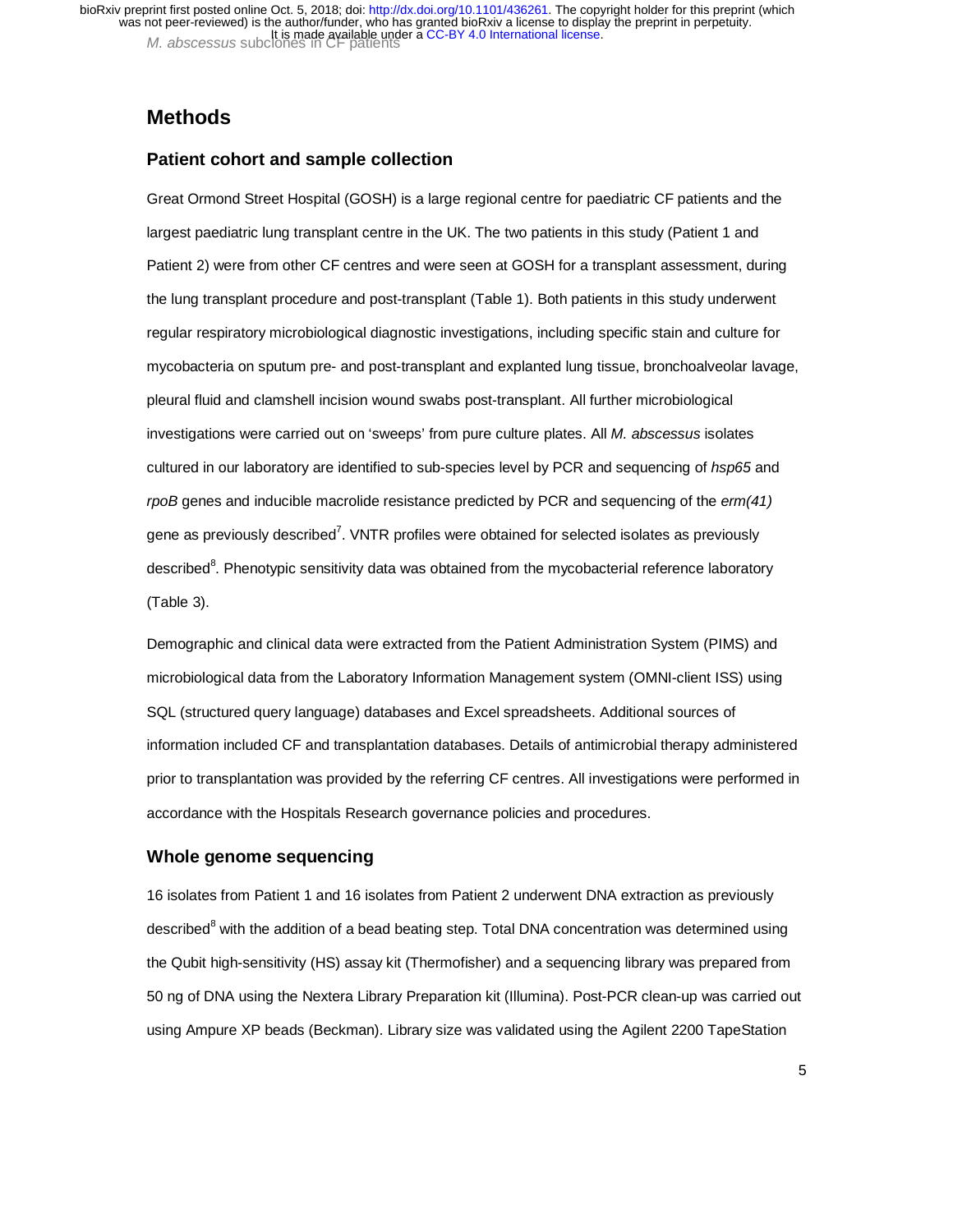with Agilent D1000 ScreenTape System and 150bp paired-end reads were sequenced on a NextSeq 550 system (Illumina). Raw sequencing reads have been deposited on ENA (Study Accession PRJEB28875) as well as two assemblies used as '*de novo* references' (see below).

#### **Sequence data analysis**

Initial variable nucleotide tandem repeat (VNTR) typing carried out as described previously<sup>8,9</sup> suggested the possibility of mixed infections, based on results intermediate between VNTR I and the closely related VNTR I\* profile (differing at one locus). A preliminary mapping of all isolates to the standard *M. abscessus* strain ATCC 19977 chromosome (NCBI Accession: CU458896.1) showed that the mean coverage at 10X was ~91%, contrasted with >99% for a representative set of VNTR II isolates from another patient sequenced according to the same protocol (not shown). In order to ensure we captured as much of the genetic diversity as possible, we therefore adopted a hybrid *de novo* and mapping approach. We selected the first isolate (temporally) for each patient and performed *de novo* assembly with Spades v3.10.0 with the --careful switch and otherwise default parameters<sup>10</sup>. After removing contigs with <10,000 bases to reduce the possibility of including small mobile genetic elements, this first *de novo* assembly was used as a new reference to map raw reads from other isolates using bwa mem v0.7.12 with default parameters<sup>11</sup>. This produced '*de novo* references' for Patient 1 and Patient 2 containing 5.17Mb and 5.28Mb respectively (Table 1). Contigs were reordered against the *M. abscessus* ATCC 19977 chromosome using Mauve v2.4.0 (2015-02-25)12.

#### **Variant identification and clustering analysis**

In brief, the mapping file was sorted and indexed using picard v1.130, then GATK v3.30 was used to create a combined variant call format (VCF) file for each patient. Each position required a mapping depth > 30 in all samples from a patient to be included in downstream analysis. We manually inspected the 'self-mapping' of the reads from the first temporal sample to its own *de novo* assembly using IGV v2.4.10<sup>13</sup> to identify small regions where mapping was problematic. We removed SNVs within isolated regions where the self-mapping had unexpected peaks in coverage (Patient 1: contigs 12 (12,575-13,519bp) and 19 (96,916-97,032bp); Patient 2: contig 17 (12,718-12,770bp) as well as SNVs where the reference allele fraction from the self-mapping reads was < 5%.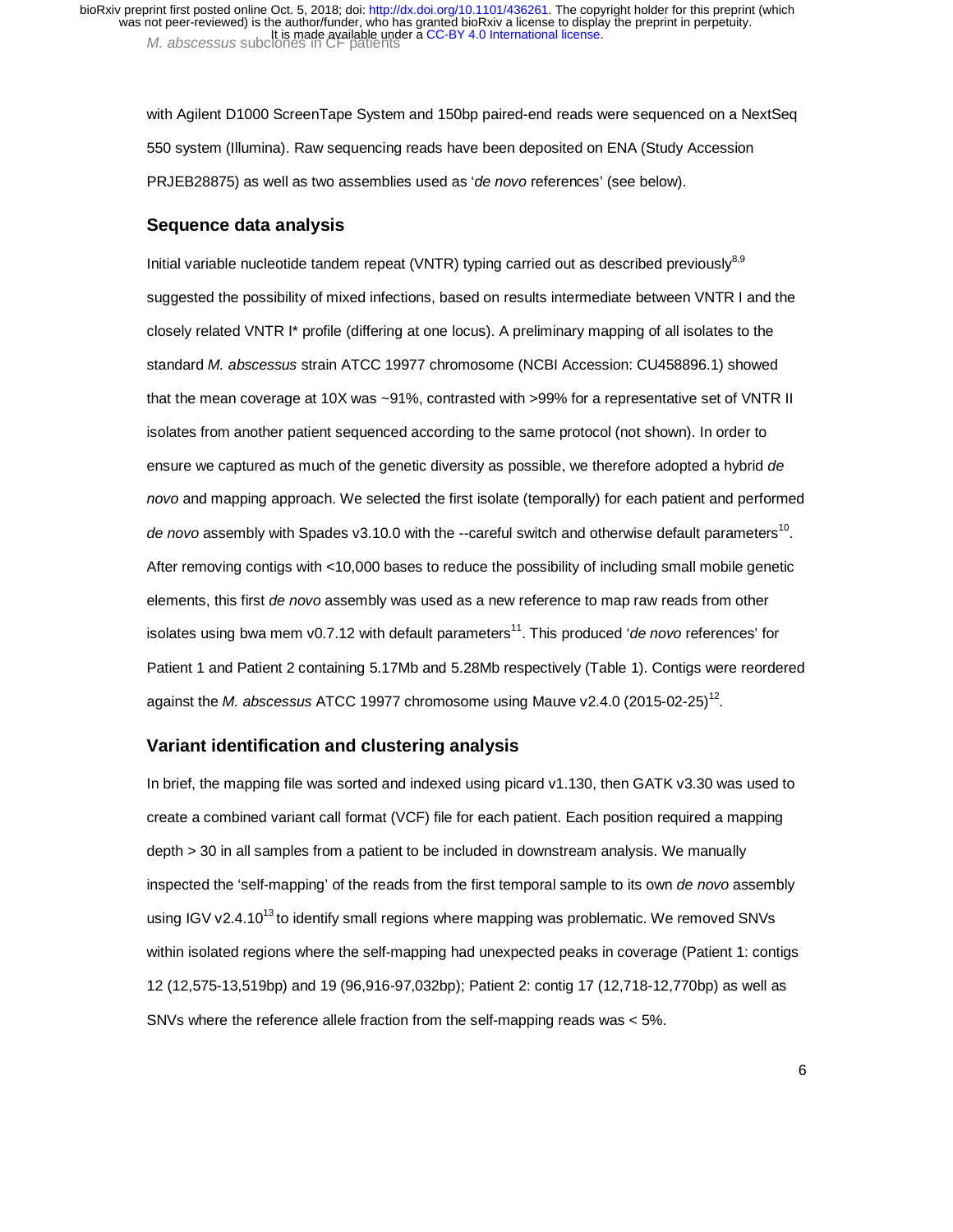As noted by Bryant *et al.*<sup>5</sup>, patterns of linkage of variants in for *M. abscessus* can be suggestive of the existence of subpopulations. We aimed to establish a conservative lower bound for the number of clonal subpopulations within a patient, inferring their existence from the linkage patterns of variant frequencies across all samples. We note that patterns of linkage disequilibrium can also occur due to recombination. We therefore attempted to remove local recombination in our analysis. Using the SNVs obtained via the mapping and filtering methods described above, we hierarchically clustered SNVs using Ward's minimum variance criterion<sup>14</sup> applied to Euclidean distances between allele frequencies with a dissimilarity threshold of 1 to define clusters. We removed clusters containing <4 SNVs. We also removed putative local recombination regions by removing clusters where the SNVs were distributed within a total range < 100,000bp (corresponding to a threshold of ~2% of the total length of the *M. abscessus* genome).

In general, the inference of haplotype frequencies using variant frequencies from short sequencing reads for a microbial population undergoing recombination is a complex problem<sup>15</sup>. However, as we are not attempting to comment on abundances of subpopulations but only their presence, we did not need to infer haplotype frequencies. Observing *n* distinct clusters of variants within a patient over time (i.e. allele frequencies that co-vary in step with each other) means that there must be at least *n*  bacterial haplotypes within the population producing these patterns. This fact holds even when recombination is present. Therefore, observing distinct clusters of linked variants tells us that distinct subpopulations of *M. abscessus* exist within individual samples.

## **Results**

#### **Individuals harbour extensive variation**

We observed multiple positions in the *M. abscessus* genome which varied between different isolates within a patient over time (total variable positions used for clustering across all isolates, patient 1: 54 positions, patient 2: 64 positions), although isolates remained highly similar on average and were clearly the same infecting strain (mean inter-isolate SNV distances patient 1: 2.07 +/- 0.92 SNVs, patient 2: 1.96 +/- 1.81 SNVs). Subsets of these SNVs showed patterns of linkage across the *M. abscessus* genome (Figure 2a). Similar clustered patterns of linked SNVs could also arise due to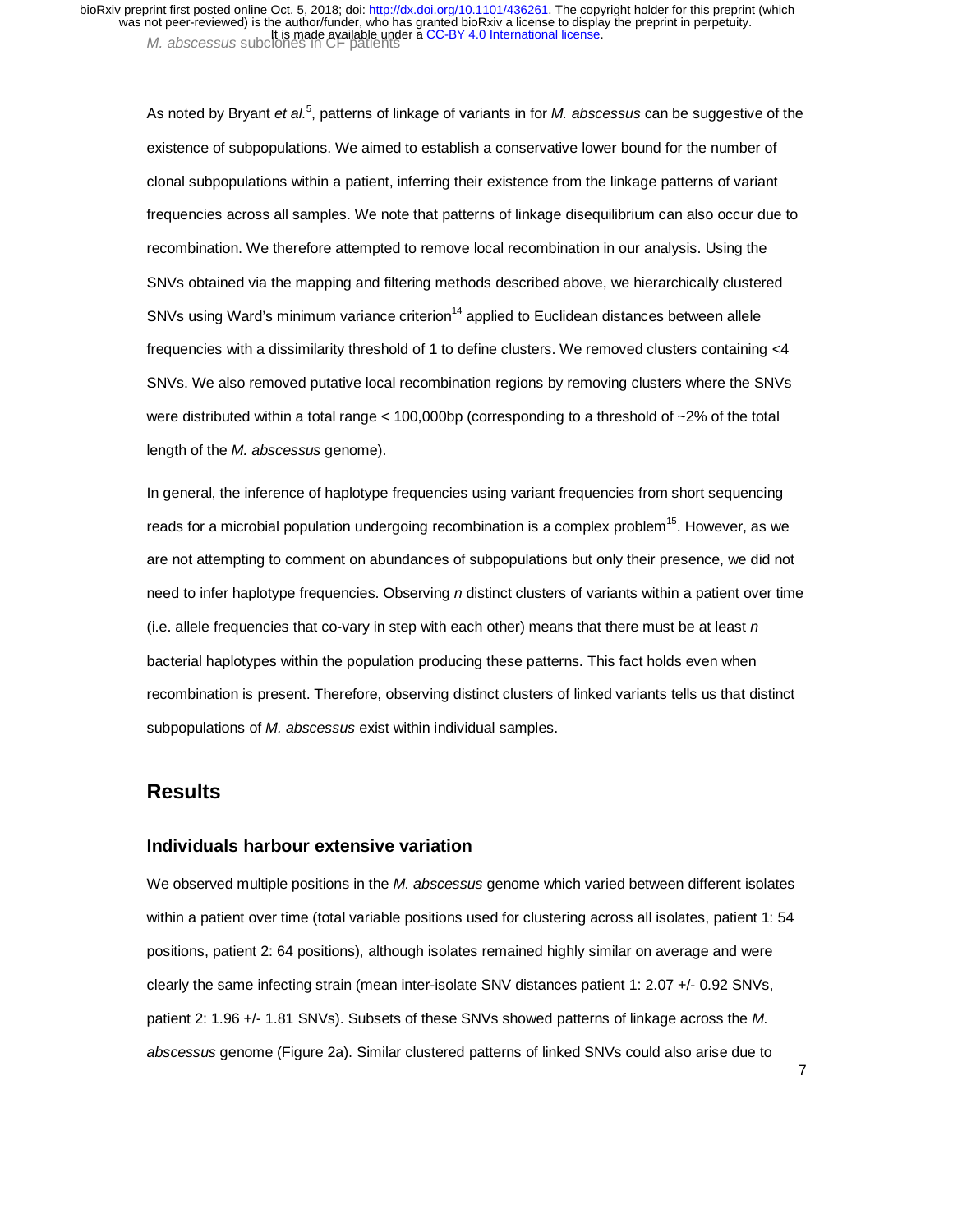recombination, but the final groups of clustered SNVs were spread across the genome suggesting that multiple subclones were present. Even if recombination were present, leading to mixtures of clusters (i.e. different haplotypes), then the observed abundance patterns still required multiple subclones. A neighbour-joining tree produced from distances between isolates based on these allele frequencies suggested the presence of multiple subclones (Figure 2b).



**Figure 2. Linkage patterns of SNVs across samples suggest the presence of closely-related subpopulations within patients. (a, b)** SNVs were grouped into clusters (colours) using an unsupervised clustering technique, showing clear patterns of abundance across samples (see Methods). Genome position was inferred by ordering *de novo* contigs against the *M. abscessus*  ATCC 19977 reference genome. **(c, d)** Midpoint-rooted neighbour-joining tree based on Euclidean distances between samples using these clustered SNVs show this variation within patients over time (numbers) and body site (colours).

#### **Within-patient variation includes antimicrobial resistance mutations**

Macrolide resistance in *M. abscessus* is driven by mutations at well-established positions in the *rrl*  gene. Both patients received macrolides almost continuously throughout the six months prior to transplant (patient 1: oral azithromycin, patient 2: oral clarithromycin). While initial isolates taken earlier in treatment were susceptible, we observed that resistance alleles at these positions (C/G)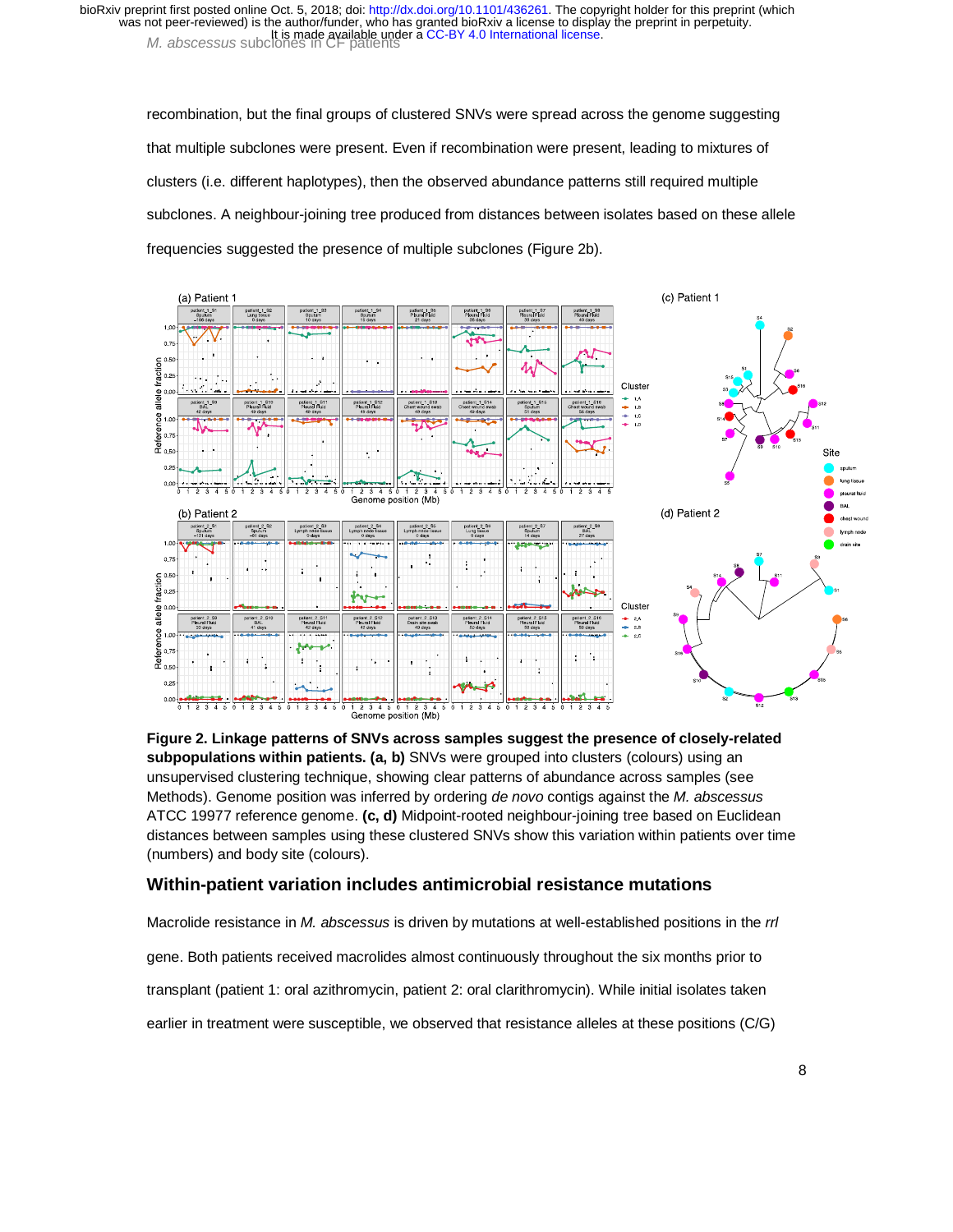increased in abundance over time (Figure 3). Notably, all sputum isolates from patient 1 showed a susceptible allele at position 2059 whereas isolates from pleural fluid and clamshell incision wound swabs carried a resistance allele (A2059C, Figure 3a). There was also substantial variation within sets of isolates taken on the same day. For example, three isolates from different samples of lymph node tissue taken on the day of transplant for patient 2 showed completely different macrolide resistance profiles, most striking at position 2058 (Figure 3b). These positions were not among the SNVs clustered into subpopulation structure clusters in patient 2, but *rrl* 2059 was part of cluster 1.D in patient 1, demonstrating that these resistance alleles can arise spontaneously but also persist linked to genetic background.



 **Figure 3. Variants in the** *rrl* **gene (23S rRNA) arise during treatment and are present in isolates from concurrent samples.** Relative allele fractions at these positions show that although the initial sputum isolate was susceptible for both patients, resistance appeared to develop during treatment. Samples are ordered by time, with boxes indicating samples on the same day. Samples taken on the day of transplant are shown in bold text. N.B. Here following the usual convention for the *rrl* gene we use *E. coli* numbering. Positions 2058 and 2059 in *E. coli* correspond to 2269 and 2270 in *M. abscessus.* (S = sputum, BAL = bronchalveolar lavage, CW = chest wound, DSW = drain site swab,  $LT =$  lung tissue,  $LN =$  lymph node,  $PF =$  pleural fluid).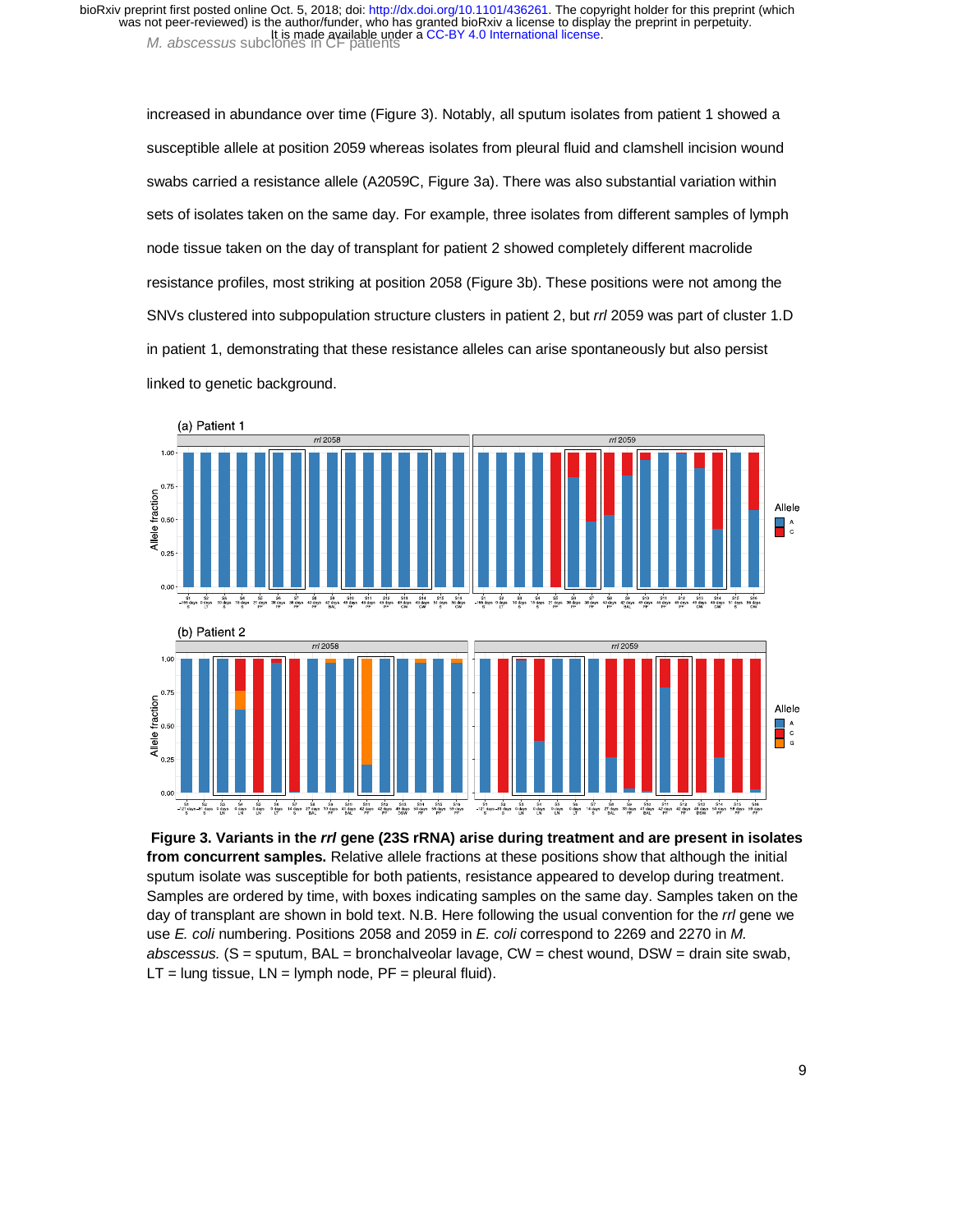



We also observed variable positions in the *rrs* gene in both patients (Figure 4). The *rrs* gene codes for 16S rRNA and is often a site of the emergence of aminoglycoside resistance (e.g. to amikacin), particularly the last few 100bp of the gene where the secondary structure of the rRNA can be affected by multiple mutations<sup>16</sup>. The *de novo* reference assembly for the gene in both patients was identical to the previously characterised sequence from amikacin-resistant *M. abscessus*16,17, which was consistent with the measured AMR phenotype of the first sputum sample in Patient 2 but not Patient 1 (Table 3). Subsequently, the patient\_1\_S2 isolate from lung tissue on the day of transplant had a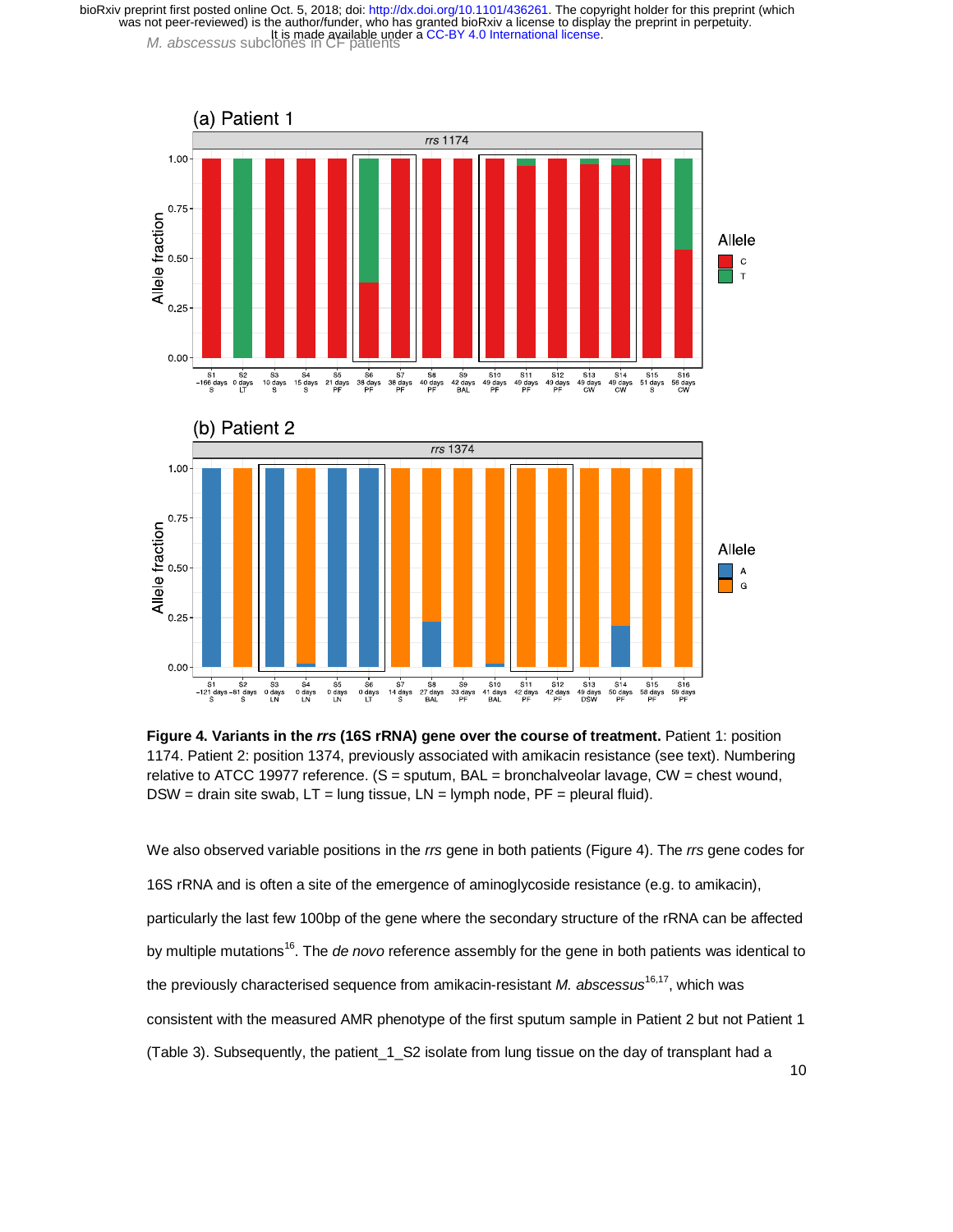different allele at position 1174 (C→T; Figure 4), and was partially resistant when phenotyped (Table 3), suggesting this mutation may have been involved in this resistance. In Patient 2, we observed both A and G at position 1374, corresponding to the A1400G mutation which confers high-level amikacin resistance in *M. tuberculosis*<sup>18</sup>. The G allele was dominant by the end of treatment, suggesting that it may have conferred higher resistance and/or been an important compensatory mutation.

Other sites also showed high levels of variation in both patients. After sorting SNVs by the standard deviation of the reference allele fraction across isolates (Supplementary Dataset 1), the most highly variable position in patient 1 was in the putative ferric uptake regulator FurB (MAB\_1678c). This variant was present at high abundance in samples 49 days after transplant, with the reference allele fraction only present at <2% in one pleural fluid sample (Supplementary Dataset 1). Ferric uptake regulation has been associated with virulence of pathogenic mycobacteria; in mycobacterial infections the host response deprives the bacteria of iron to prevent replication $19$ . Iron is important for growth and virulence in *M. abscessus<sup>20</sup>* with gallium used as a treatment because of its ability to inhibit irondependent enzymes $^{21}$ . The most variable position in patient 2 was within a putative linoleoyl-CoA desaturase (MAB\_2148), and the second most highly variable position in patient 2 was within the cell division control protein 48 CDC48 (MAB\_0347). Population heterogeneity via asymmetric cell division has been suggested as a factor facilitating the survival of *M. tuberculosis* across host physiological niches<sup>22</sup>, and the control of cell division is probably similarly important in the survival of *M. abscessus* across body sites. Both patients had a variable position within *erm(41)* (MAB\_2297) although at different positions, which confers inducible resistance to macrolides $^{23}$ .

#### **Sputum samples do not reflect overall within-patient diversity**

The first sample from both patients was from sputum. Frequencies of the reference alleles were significantly associated with body site in Patient 2 (Kruskal-Wallis rank-sum test, *p*<0.001) but not Patient 1 (Kruskal-Wallis rank-sum test,  $p=0.13$ ). Reference allele frequencies were significantly higher in subsequent sputum isolates compared to non-sputum isolates for the majority of SNVs in both patients (Patient 1: 51/54 SNVs with *p*<0.05 after Benjamini-Hochberg correction, Patient 2: 61/64 SNVs with *p*<0.05 after Benjamini-Hochberg correction), suggesting that sputum isolates tended to be more similar to the initial sputum isolate used as a reference, even for Patient 1 where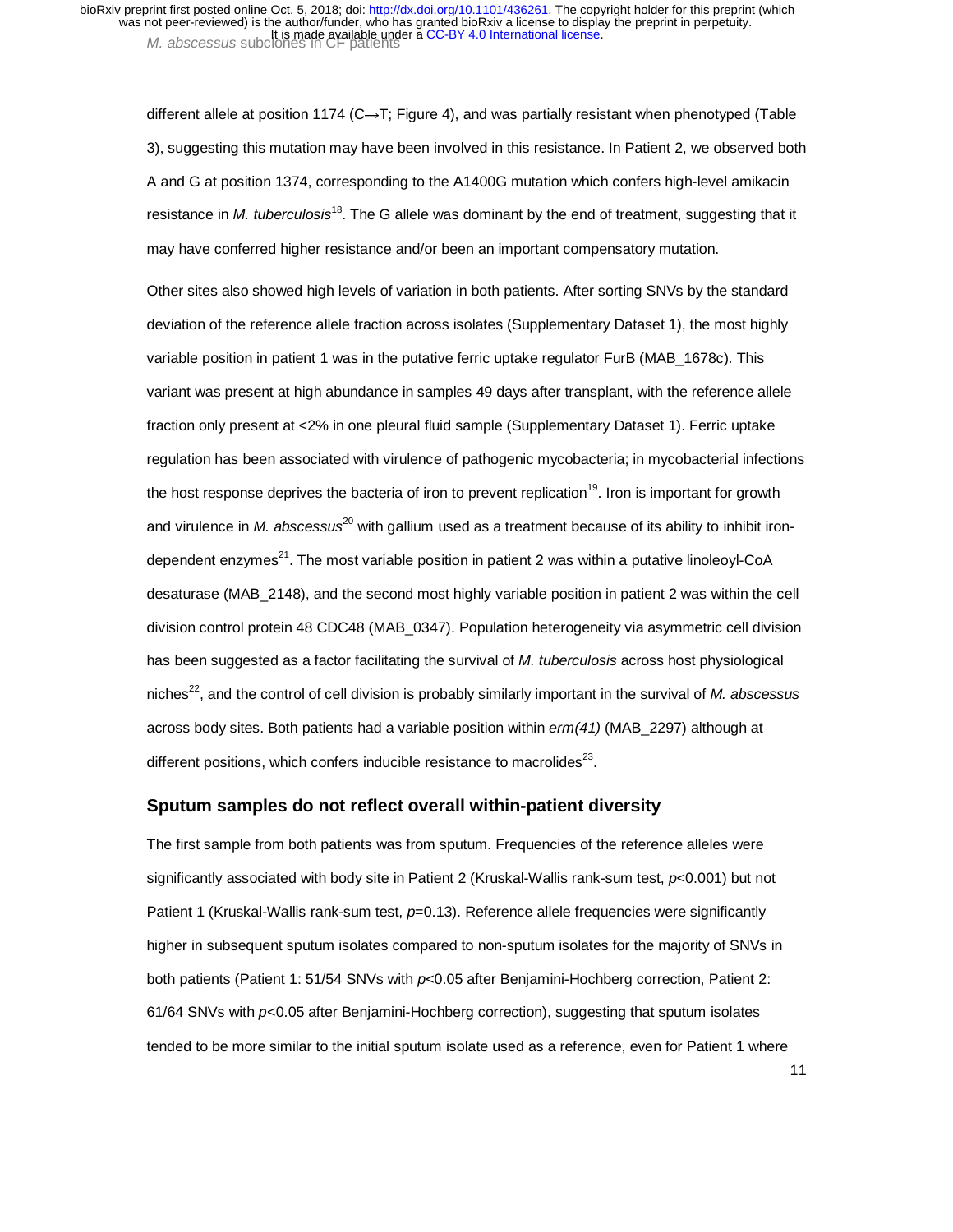3/3 subsequent sputum isolates were post-transplant (immunosuppressed). This also suggests that non-sputum isolates harboured additional diversity that was not well-sampled using sputum.

## **Discussion**

In this retrospective study we sought to establish the extent of within-patient variability of *M. abscessus* in two patients who developed severe complications following lung transplant as part of treatment for CF. We used WGS to characterise this variability in isolates from longitudinal clinical samples, and were able to reveal patterns of linkage of SNVs consistent with the presence of multiple subpopulations within patients.

While isolates from the same patient were similar — for example, all inter-isolate distances for the same patient were within the threshold of 25 SNVs previously suggested for inferring potential transmission events<sup>24</sup> — this does not mean that the variation is not clinically significant. We have demonstrated that within-patient variation can contain biologically and clinically important variation. Notably, we observed that variation at the *rrl* 2058/2059 positions, associated with macrolide resistance, developed over the course of treatment. We observed extensive variation in lung tissue isolates taken from Patient 41 prior to and on the day of transplant (i.e. before the patient was immunosuppressed). Isolates from Patient 1 samples taken prior to and on the day of transplant displayed no variation at these positions, so presumably the phenotypic macrolide resistance reported in these samples at this time was due entirely to inducible resistance conferred by *erm(41)*. Nonetheless, variation at *rrl* 2058/2059 positions was seen in later samples from this patient, suggesting that macrolide use still drives development of high-level macrolide resistance even in the presence of a functional *erm(41)* gene. We also observed variation in the *rrs* gene, another source of resistance to antibiotics targeting ribosomal function (e.g. amikacin), at both previously recorded and novel positions, including an allele that rose in dominance over the course of treatment in Patient 2 (Figure 4).

Based on this data we would question how useful phenotypic testing of isolates recovered from a limited number of sputum isolates is for guiding antimicrobial therapy, as this strategy is unlikely to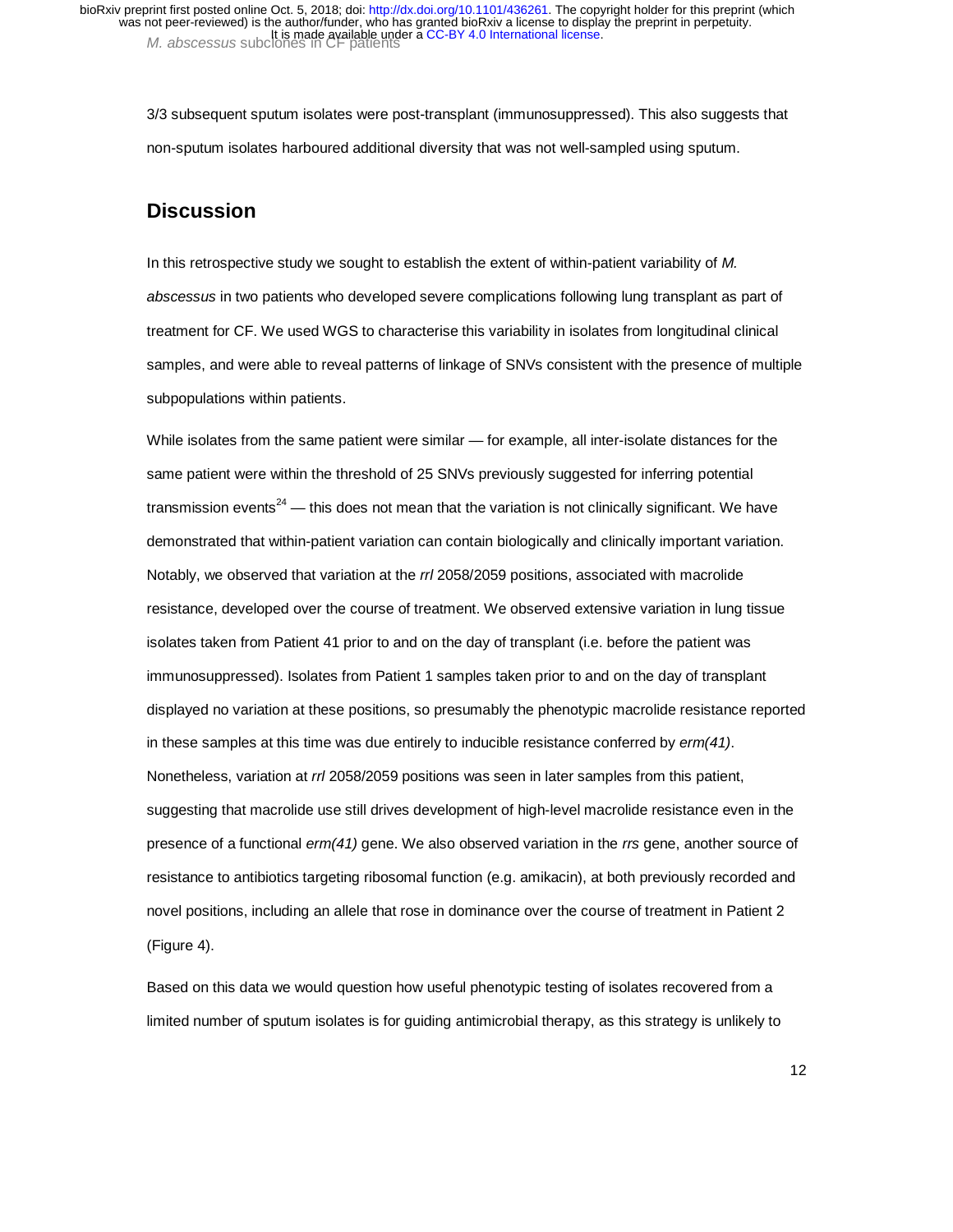capture the diversity present in a single sample. Similarly, even though WGS is clearly a valuable tool, if restricted to the analysis of sputum isolates it may also fail to capture an accurate AMR profile of an infection. Previous studies on *M. tuberculosis* have shown that mycobacterial culture reduces the diversity recovered from sputum samples whether the culture was enriched in solid or liquid media<sup>25,26</sup>. It is therefore possible that the diversity found across different sample sites in this study may have been present in the sputum sample, but was possibly lost in the culture step. For *M. tuberculosis*, direct sequencing from sputum samples using capture-based enrichment methods has been shown to recover sample diversity not present in liquid culture<sup>27</sup>. Extending this to this case, it is possible that WGS at high depth applied directly to sputum samples could identify the variants detected between sample sites.

Other highly variable positions in genes involved in e.g. the regulation of ferric uptake (MAB\_1678c) and the control of cell division (MAB\_0347), are both of direct relevance for the survival of *M. abscessus* across different physiological niches. In a chronic infection, mycobacteria must cope with considerable host stresses, including Fe starvation, which has been highlighted as enabling the persistence of *M. tuberculosis* in granulomas<sup>28</sup>. There is also, of course, phenotypic diversity due to expression. For example, colony morphotype has previously been suggested as providing a distinction between a 'non-invasive, biofilm-forming, persistent phenotype' (smooth) and an 'invasive phenotype that is unable to form biofilms' (rough), although recent work suggests both morphotypes are capable of aggregation and intracellular survival<sup>29</sup>. Further diversity may come from the subpopulations harboured at different locations within the patient's lung, which may therefore be an important source of diversity for clinically significant phenotypes.

There is also the possibility that this within-patient variability could lead to different transmission inferences, if different lineages of *M. abscessus* can be present in the lung together. However, the variation found within each of the two patients in this study, who were both infected with a clonal VNTR I strain, did not exceed the variation found between them.

Our findings suggest that the wider diversity present within patients chronically infected with *M. abscessus* is not well-sampled with sputum, and that body site plays a role in subpopulation structure. More widespread sampling of multiple body sites would provide a more accurate picture of the AMR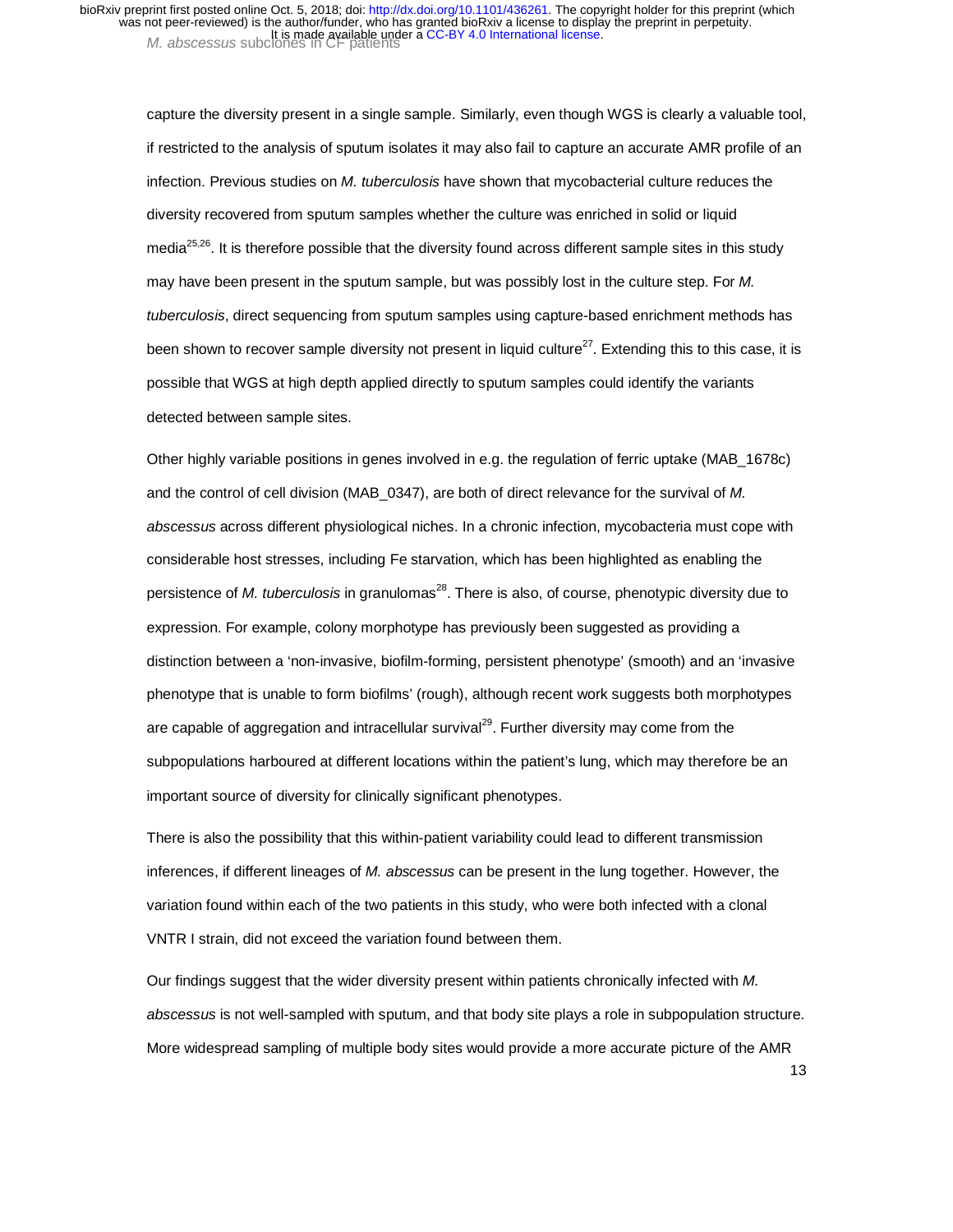profile of *M. abscessus* infecting a patient, and may be necessary to guide targeted antimicrobial therapy prior to transplant. However, in practical terms this would mean taking biopsies of lung and other tissue, which carries a significant clinical risk and would probably be unfeasible in the patient awaiting transplant. An alternative solution to improve patient management prior to transplant might rely on deep-sequencing of multiple sputum samples. Such a strategy might capture a sufficient fraction of the diversity seen with multiple body site sampling to provide accurate information about the presence of minor variants present in *M. abscessus* infections of CF patients, in particular those conferring AMR.

# **Acknowledgements**

This project has received funding from the EMPIR programme co-financed by the Participating States and from the European Union's Horizon 2020 research and innovation programme. The study was also supported by the National Institute for Health Research Biomedical Research Centre at Great Ormond Street Hospital for Children National Health Service Foundation Trust and University College London. LPS and FB acknowledge financial support from the Medical Research Council (grant MR/P007597/1).

## **References**

- 1 Bryant JM, Grogono DM, Rodriguez-Rincon D, *et al.* Emergence and spread of a humantransmissible multidrug-resistant nontuberculous mycobacterium. *Science (80- )* 2016; **354**. DOI:10.1126/science.aaf8156.
- 2 Watkins RR, Lemonovich TL. Evaluation of infections in the lung transplant patient. *Curr Opin Infect Dis* 2012; **25**: 193–8.
- 3 Nessar R, Cambau E, Reyrat JM, Murray A, Gicquel B. Mycobacterium abscessus: a new antibiotic nightmare. *J Antimicrob Chemother* 2012; **67**: 810–8.
- 4 Koh W-J, Jeong B-H, Kim S-Y, *et al.* Mycobacterial Characteristics and Treatment Outcomes in *Mycobacterium abscessus* Lung Disease. *Clin Infect Dis* 2017; **64**: 309–16.
- 5 Bryant JM, Grogono DM, Rodriguez-Rincon D, *et al.* Emergence and spread of a humantransmissible multidrug-resistant nontuberculous mycobacterium. *Science (80- )* 2016; **354**: 751–7.
- 6 Kaplan G, Post FA, Moreira AL, *et al.* Mycobacterium tuberculosis growth at the cavity surface: a microenvironment with failed immunity. *Infect Immun* 2003; **71**: 7099–108.
- 7 Blauwendraat C, Dixon GLJ, Hartley JC, Foweraker J, Harris KA. The use of a two-gene sequencing approach to accurately distinguish between the species within the Mycobacterium abscessus complex and Mycobacterium chelonae. *Eur J Clin Microbiol Infect Dis* 2012; **31**: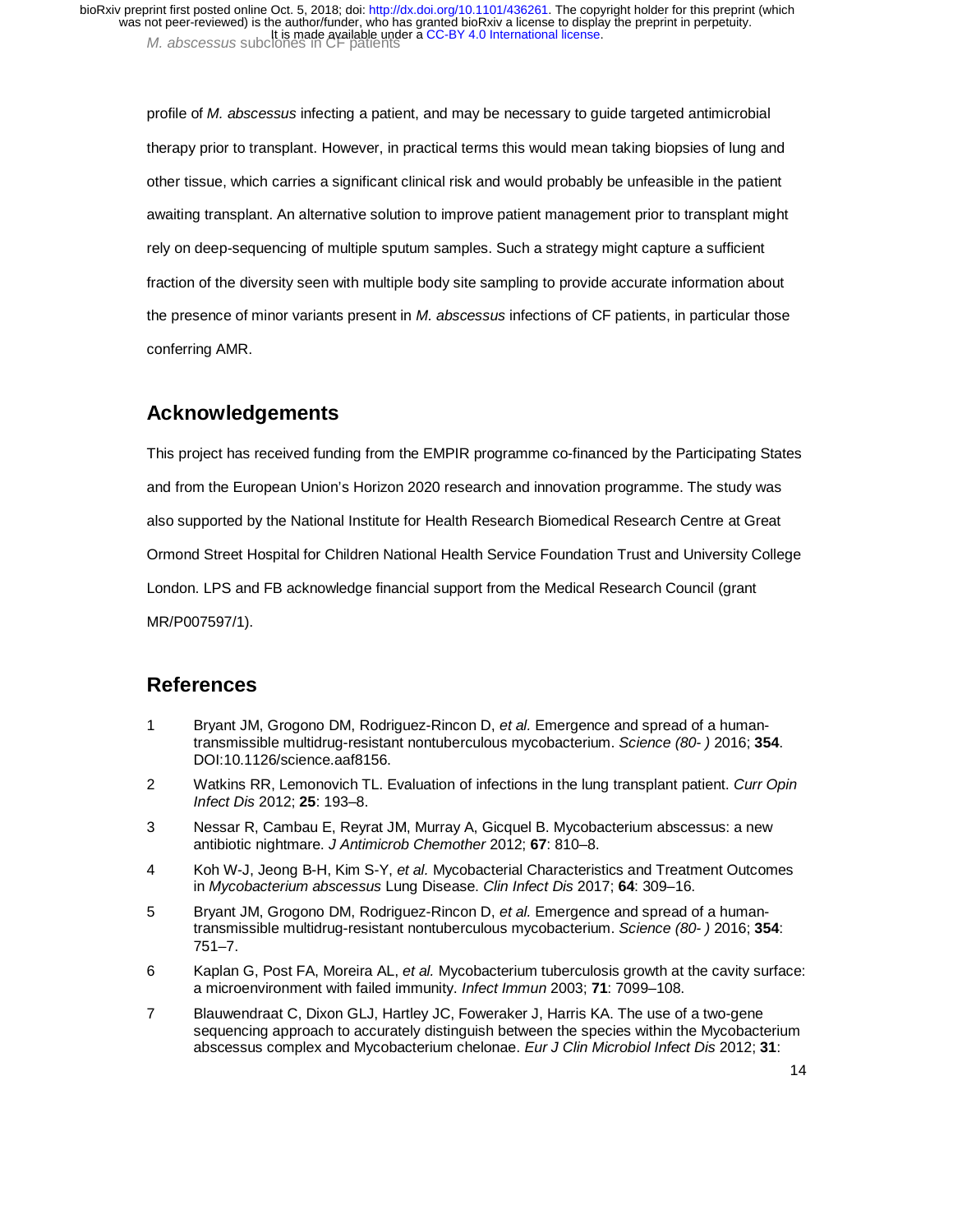1847–53.

- 8 Harris KA, Kenna DTD, Blauwendraat C, *et al.* Molecular fingerprinting of *Mycobacterium abscessus* strains in a cohort of pediatric cystic fibrosis patients. *J Clin Microbiol* 2012. DOI:10.1128/JCM.00155-12.
- 9 Harris KA, Underwood A, Kenna DTD, *et al.* Whole-genome sequencing and epidemiological analysis do not provide evidence for cross-transmission of mycobacterium abscessus in a cohort of pediatric cystic fibrosis patients. *Clin Infect Dis* 2015; **60**: 1007–16.
- 10 Bankevich A, Nurk S, Antipov D, *et al.* SPAdes: A New Genome Assembly Algorithm and Its Applications to Single-Cell Sequencing. *J Comput Biol* 2012; **19**: 455–77.
- 11 Li H, Durbin R. Fast and accurate short read alignment with Burrows-Wheeler transform. *Bioinformatics* 2009; **25**: 1754–60.
- 12 Darling AE, Mau B, Perna NT. progressiveMauve: Multiple Genome Alignment with Gene Gain, Loss and Rearrangement. *PLoS One* 2010; **5**: e11147.
- 13 Thorvaldsdottir H, Robinson JT, Mesirov JP. Integrative Genomics Viewer (IGV): highperformance genomics data visualization and exploration. *Brief Bioinform* 2013; **14**: 178–92.
- 14 Ward JH. Hierarchical Grouping to Optimize an Objective Function. *J Am Stat Assoc* 1963; **58**: 236–44.
- 15 Hong LZ, Hong S, Wong H, *et al.* BAsE-Seq: a method for obtaining long viral haplotypes from short sequence reads. *Genome Biol* 2014; **15**: 517.
- 16 Nessar R, Reyrat JM, Murray A, Gicquel B. Genetic analysis of new 16S rRNA mutations conferring aminoglycoside resistance in Mycobacterium abscessus. *J Antimicrob Chemother* 2011; **66**: 1719–24.
- 17 Prammananan T, Sander P, Brown BA, *et al.* A single 16S ribosomal RNA substitution is responsible for resistance to amikacin and other 2-deoxystreptamine aminoglycosides in Mycobacterium abscessus and Mycobacterium chelonae. *J Infect Dis* 1998; **177**: 1573–81.
- 18 Alangaden GJ, Kreiswirth BN, Aouad A, *et al.* Mechanism of resistance to amikacin and kanamycin in Mycobacterium tuberculosis. *Antimicrob Agents Chemother* 1998; **42**: 1295–7.
- 19 Neyrolles O, Wolschendorf F, Mitra A, Niederweis M. Mycobacteria, metals, and the macrophage. *Immunol Rev* 2015; **264**: 249–63.
- 20 Abdalla MY, Ahmad IM, Switzer B, Britigan BE. Induction of heme oxygenase-1 contributes to survival of Mycobacterium abscessus in human macrophages-like THP-1 cells. *Redox Biol* 2015; **4**: 328–39.
- 21 Olakanmi O, Kesavalu B, Pasula R, Abdalla MY, Schlesinger LS, Britigan BE. Gallium Nitrate Is Efficacious in Murine Models of Tuberculosis and Inhibits Key Bacterial Fe-Dependent Enzymes. *Antimicrob Agents Chemother* 2013; **57**: 6074–80.
- 22 Kieser KJ, Rubin EJ. How sisters grow apart: mycobacterial growth and division. *Nat Rev Microbiol* 2014; **12**: 550–62.
- 23 Maurer FP, Castelberg C, Quiblier C, Bottger EC, Somoskovi A. Erm(41)-dependent inducible resistance to azithromycin and clarithromycin in clinical isolates of Mycobacterium abscessus. *J Antimicrob Chemother* 2014; **69**: 1559–63.
- 24 Bryant JM, Grogono DM, Greaves D, *et al.* Whole-genome sequencing to identify transmission of Mycobacterium abscessus between patients with cystic fibrosis: a retrospective cohort study. *Lancet* 2013; **381**: 1551–60.
- 25 Martín A, Herranz M, Ruiz Serrano MJ, Bouza E, García de Viedma D. The clonal composition of Mycobacterium tuberculosis in clinical specimens could be modified by culture. *Tuberculosis* 2010; **90**: 201–7.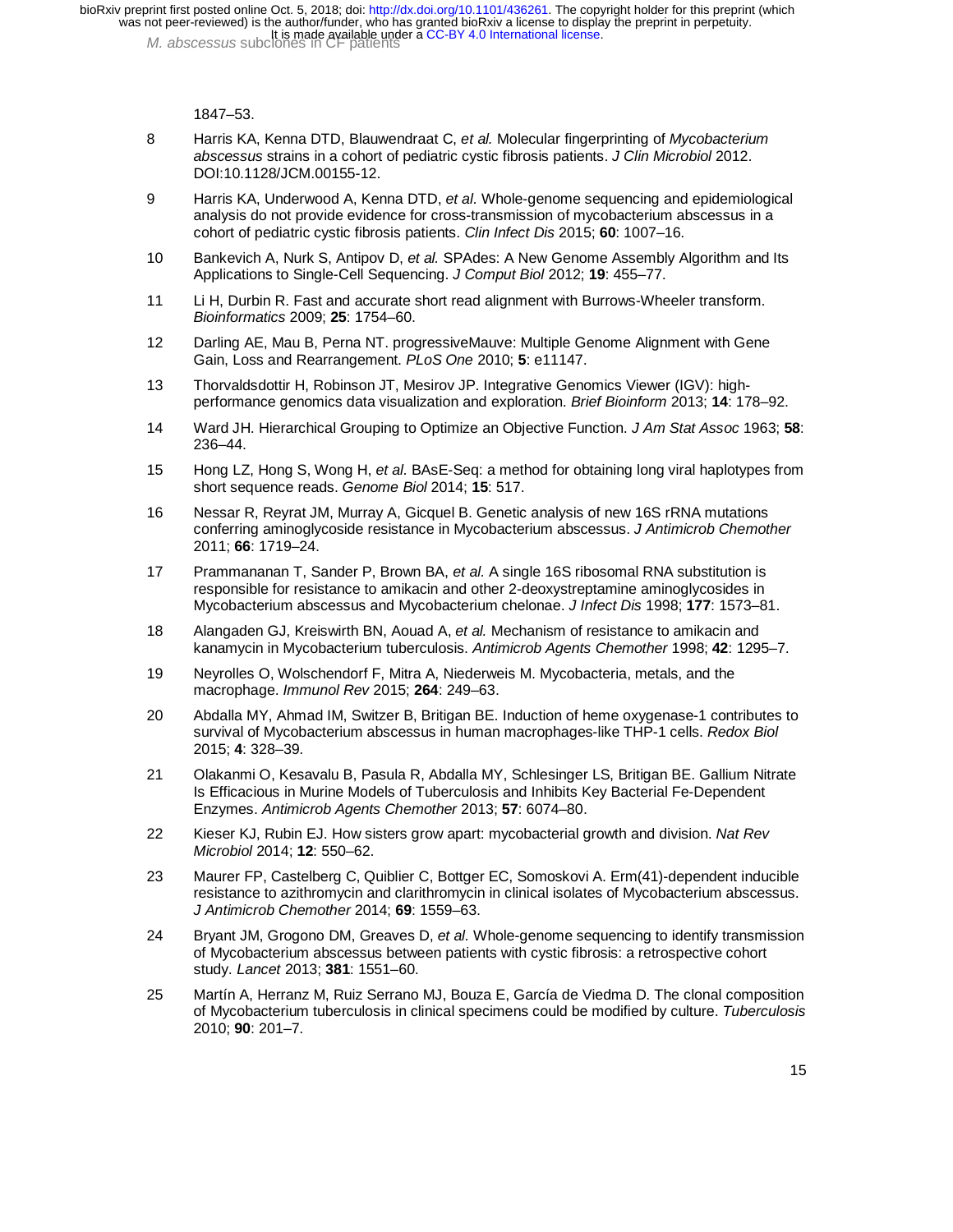- 26 Hanekom M, Streicher EM, Van de Berg D, *et al.* Population Structure of Mixed Mycobacterium tuberculosis Infection Is Strain Genotype and Culture Medium Dependent. *PLoS One* 2013; **8**: e70178.
- 27 Doyle RM, Burgess C, Williams R, *et al.* Direct Whole-Genome Sequencing of Sputum Accurately Identifies Drug-Resistant *Mycobacterium tuberculosis* Faster than MGIT Culture Sequencing. *J Clin Microbiol* 2018; **56**. DOI:10.1128/JCM.00666-18.
- 28 Kurthkoti K, Amin H, Marakalala MJ, *et al.* The Capacity of *Mycobacterium tuberculosis* To Survive Iron Starvation Might Enable It To Persist in Iron-Deprived Microenvironments of Human Granulomas. *MBio* 2017; **8**. DOI:10.1128/mBio.01092-17.
- 29 Clary G, Sasindran SJ, Nesbitt N, *et al. Mycobacterium abscessus* Smooth and Rough Morphotypes Form Antimicrobial-Tolerant Biofilm Phenotypes but Are Killed by Acetic Acid. *Antimicrob Agents Chemother* 2018; **62**. DOI:10.1128/AAC.01782-17.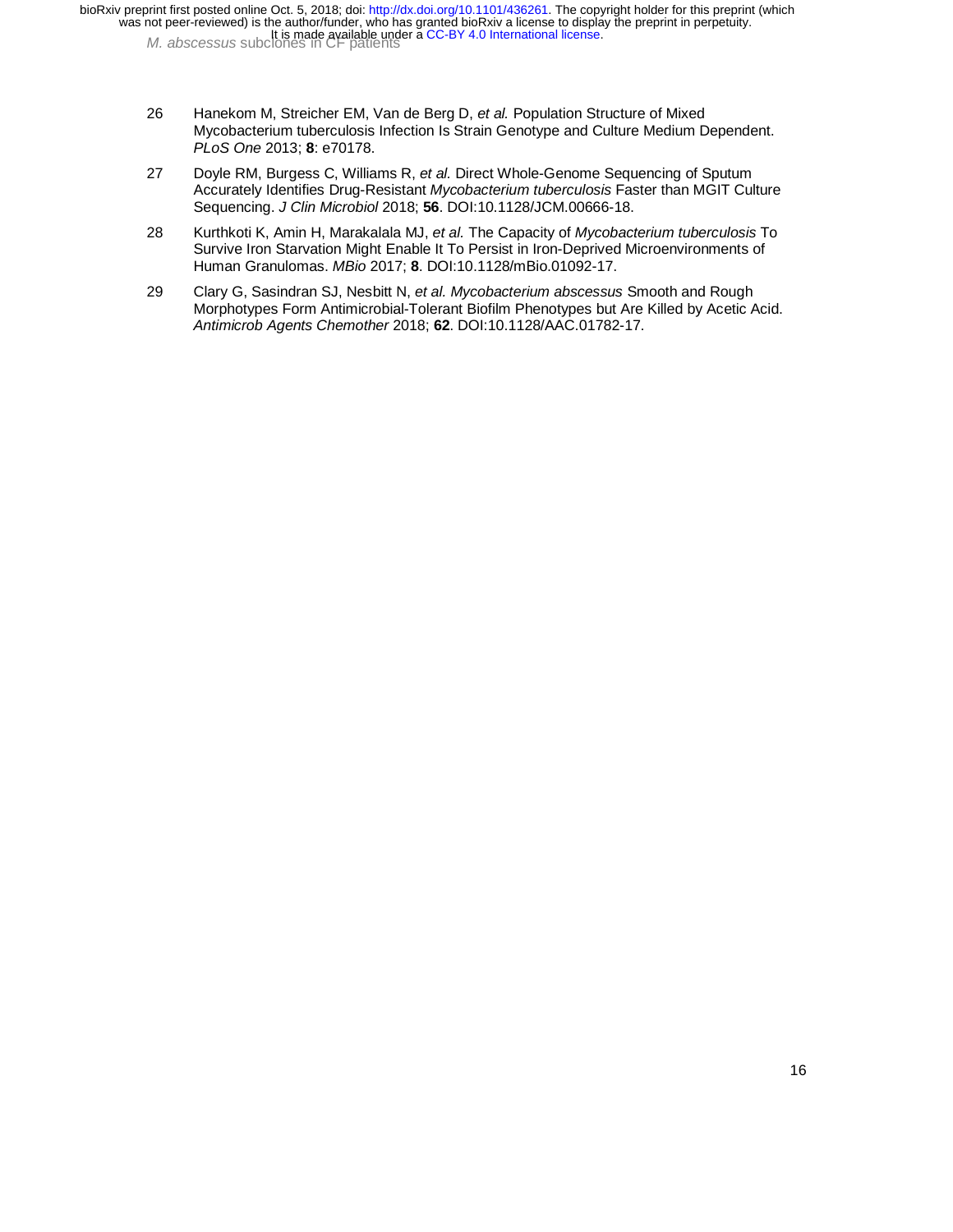# **Tables**

|                        | <b>Patient 1</b> | <b>Patient 2</b> |
|------------------------|------------------|------------------|
| Total bases            | 5,172,759        | 5,275,491        |
| Mean depth of coverage | 25.3X            | 74.1X            |
| Number of contigs      | 28               | 46               |

**Table 1. Summary statistics for the de novo reference genomes of the two patients in this study.** References were assembled for the first temporal sample from each patient (patient\_1\_S1 and patient\_2\_S1; see Methods).

| <b>Patient</b> | <i>M. abscessus</i><br>sub-species | <b>Sex</b> | CF genotype     | Date of last<br>smear-positive<br>sample | Date of last<br>М.<br>abscessus<br>isolate |
|----------------|------------------------------------|------------|-----------------|------------------------------------------|--------------------------------------------|
| Patient 1      | <b>ABS</b>                         | Female     | F508del/F508del | $-166$ days                              | $+56$ days                                 |
| Patient 2      | <b>ABS</b>                         | Male       | F508del/W1282X  | -81 days                                 | $+59$ days                                 |

**Table 2: patient clinical data**. Dates are relative to the day of transplant.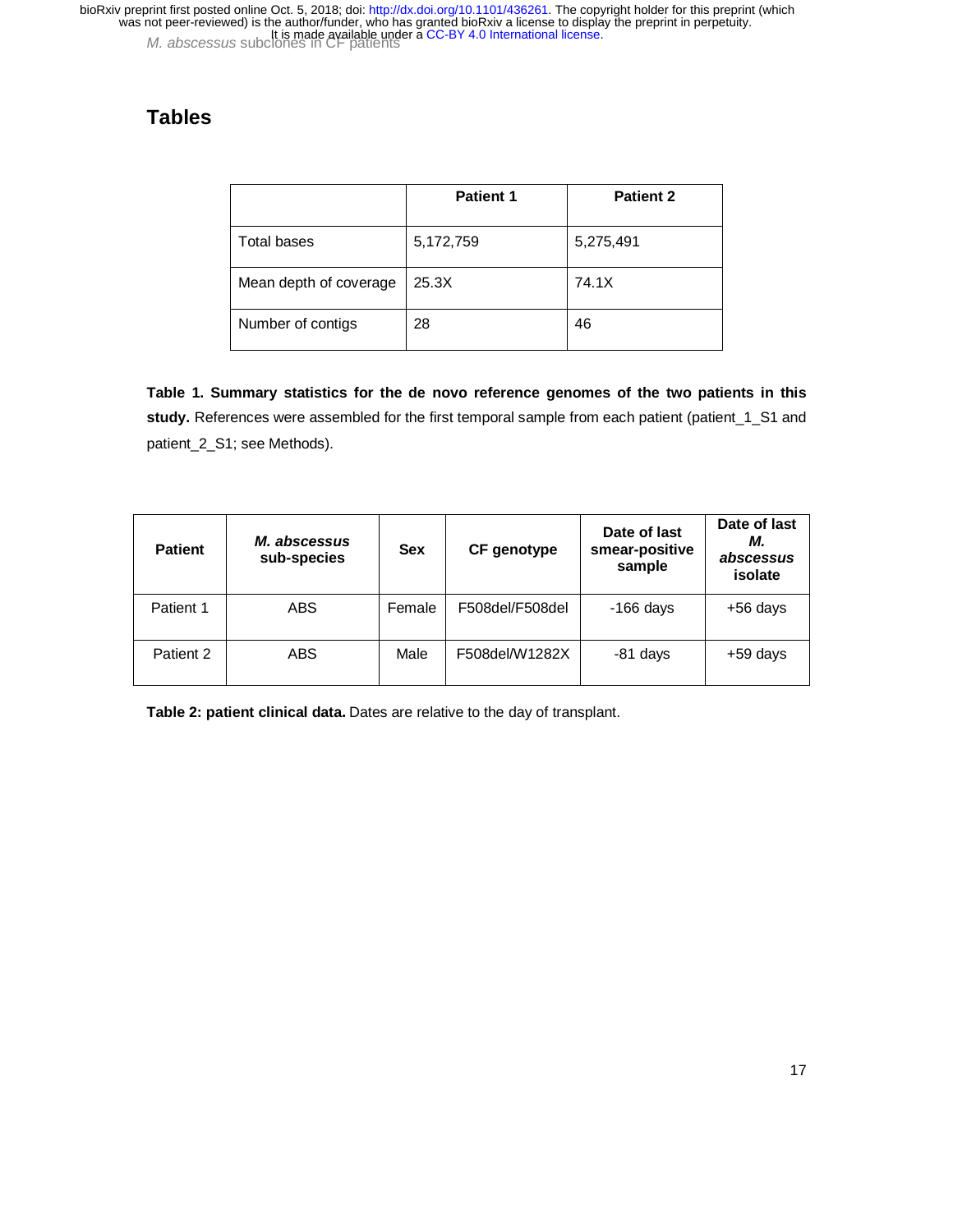| <b>Sample</b> | <b>Body site</b>     | <b>Date</b><br>isolated | Colony<br>morphotype | <b>VNTR</b><br>profile    | <b>Phenotypic susceptibility</b>                                                                     |
|---------------|----------------------|-------------------------|----------------------|---------------------------|------------------------------------------------------------------------------------------------------|
| patient_1_S1  | Sputum               | $-166$<br>days          | Rough                |                           | Amikacin-S; Cipro-R;<br>Clarithromycin-R; Doxycycline-R;<br>Augmentin-R                              |
| patient_1_S2  | Lung tissue          | 0 days                  | Rough                | L                         | Amikacin-PR; Cipro-R;<br>Clarithromycin-R; Doxycycline-R;<br>Linezolid-R; Co-trem-R;<br>Cefotaxime-R |
| patient_1_S3  | Sputum               | 10 days                 | Smooth               | L                         | n/a                                                                                                  |
| patient_1_S4  | Sputum               | 15 days                 | Rough                | L                         | n/a                                                                                                  |
| patient_1_S5  | <b>Pleural Fluid</b> | 21 days                 | Smooth               |                           | n/a                                                                                                  |
| patient_1_S6  | <b>Pleural Fluid</b> | 38 days                 | Rough                | $\mathsf{I}^*$            | n/a                                                                                                  |
| patient 1 S7  | <b>Pleural Fluid</b> | 38 days                 | Rough                | ľ                         | n/a                                                                                                  |
| patient 1_S8  | <b>Pleural Fluid</b> | 40 days                 | Smooth               | ľ                         | n/a                                                                                                  |
| patient_1_S9  | <b>BAL</b>           | 42 days                 | Smooth               | $\mathsf{I}^*$            | n/a                                                                                                  |
| patient_1_S10 | <b>Pleural Fluid</b> | 49 days                 | Smooth               | <sup>*</sup>              | n/a                                                                                                  |
| patient_1_S11 | <b>Pleural Fluid</b> | 49 days                 | Smooth               | $\overline{\mathsf{I}^*}$ | n/a                                                                                                  |
| patient_1_S12 | <b>Pleural Fluid</b> | 49 days                 | Smooth               | $\overline{\mathsf{I}^*}$ | n/a                                                                                                  |
| patient_1_S13 | Chest wound<br>swab  | 49 days                 | Smooth               | $1/I^*$                   | n/a                                                                                                  |
| patient_1_S14 | Chest wound<br>swab  | 49 days                 | Smooth               | L                         | n/a                                                                                                  |
| patient_1_S15 | Sputum               | $\overline{51}$ days    | Smooth               | $1/1$ <sup>*</sup>        | n/a                                                                                                  |
| patient_1_S16 | Chest wound<br>swab  | $\overline{56}$ days    | Rough                | L                         | n/a                                                                                                  |
|               |                      |                         |                      |                           |                                                                                                      |
| patient_2_S1  | Sputum               | $-121$<br>days          | Rough                | n/a                       | Amikacin-R; Cipro-R;<br>Clarithromycin-R; Doxycycline-R;<br>Linezolid-R; Co-trem-R;<br>Cefotaxime-R  |
| patient_2_S2  | Sputum               | -81 days                | Smooth               |                           | n/a                                                                                                  |
| patient 2 S3  | Lymph node<br>tissue | 0 days                  | Rough                |                           | n/a                                                                                                  |
| patient_2_S4  | Lymph node<br>tissue | 0 days                  | Smooth               | n/a                       | n/a                                                                                                  |
| patient_2_S5  | Lymph node<br>tissue | 0 days                  | Rough                | L                         | n/a                                                                                                  |
| patient_2_S6  | Lung tissue          | 0 days                  | n/a                  | L                         | n/a                                                                                                  |
| patient_2_S7  | Sputum               | 14 days                 | Smooth               | n/a                       | n/a                                                                                                  |